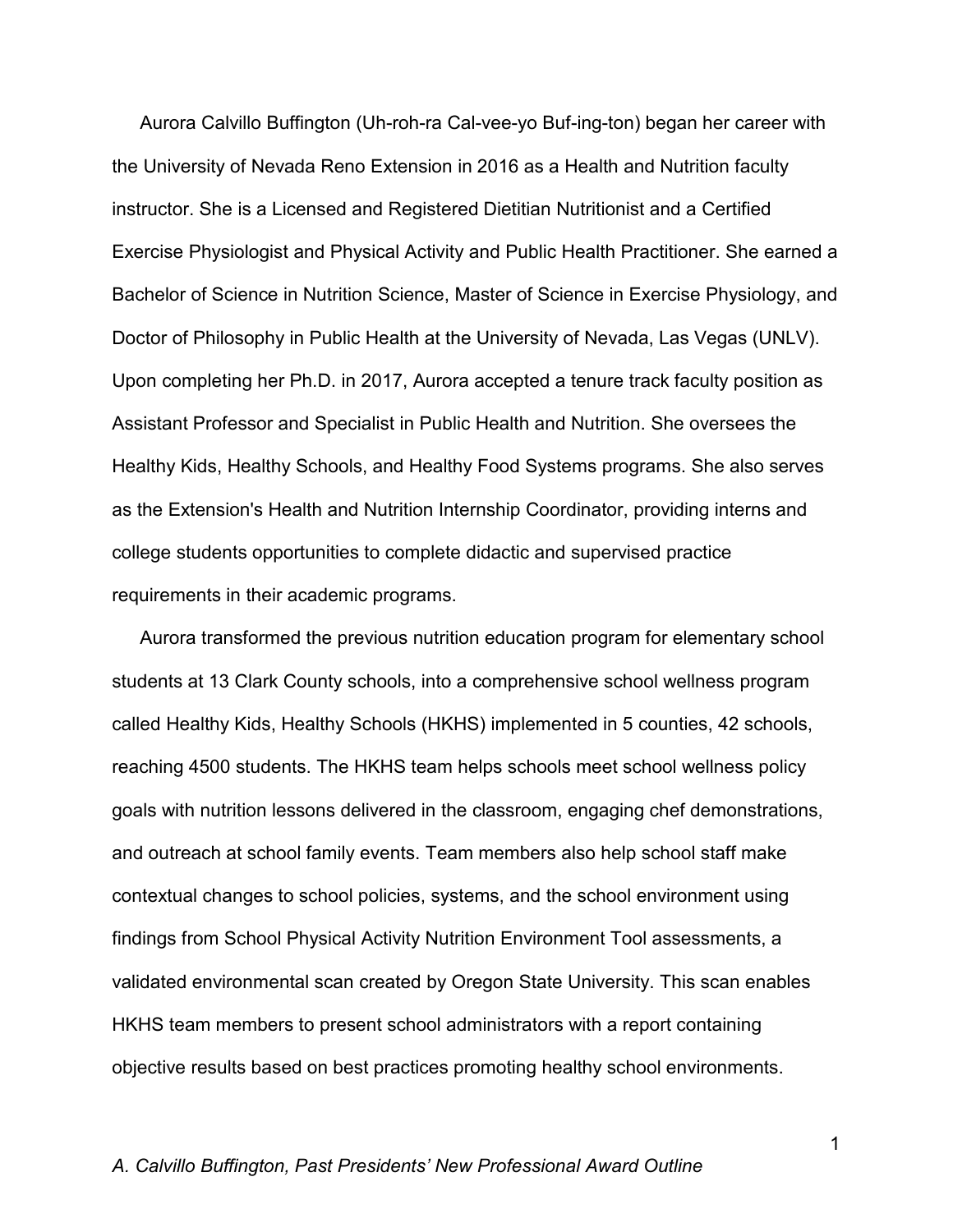Changes at schools facilitated by the HKHS team include replacing food rewards with treasure chest prizes for students, establishment of school wellness advisory committees, promotion of drinking water only in the classroom, and implementation of out of school physical activity or cooking clubs, among others.

Since its implementation in the 2016-2017 school year, HKHS evaluations comparing student pre- and post-intervention survey responses have consistently demonstrated increased in student intake, attitudes, and preference for fruits and vegetables as a result of HKHS nutrition education programming. Table 1 presents statistically significant differences from pre- to post-intervention in fruits and vegetables that were eaten by elementary school students as well as less juice being consumed. Table 1. Pick a Better Snack nutrition education program evaluation, 2016-2019.

| n                                        | M pre- | M post- | <b>Diff</b> | S        | <i>p</i> -value      |
|------------------------------------------|--------|---------|-------------|----------|----------------------|
| Number of times per day fruit eaten      |        |         |             |          |                      |
| 2,353                                    | 1.62   | 1.77    | 0.15        | 89186    | < 0.0001             |
| 2,605                                    | 1.63   | 1.71    | 0.08        | 58616    | 0.0022               |
| 1,760                                    | 1.55   | 1.70    | 0.15        | 45774    | < 0.0001             |
| Number of times per day vegetables eaten |        |         |             |          |                      |
| 2,337                                    | 1.31   | 1.42    | 0.10        | 52956    | 0.0007               |
| 2,616                                    | 1.24   | 1.39    | 0.15        | 96484    | < 0.0001             |
| 1,752                                    | 1.16   | 1.32    | 0.16        | 46040    | < 0.0001             |
| Number of times per day juice consumed   |        |         |             |          |                      |
| 2,345                                    | 1.39   | 1.39    | $-0.00$     | $-1979$  | 0.9002 <sup>NS</sup> |
| 2,590                                    | 1.58   | 1.50    | $-0.08$     | $-61917$ | 0.0012               |
| 1,747                                    | 1.24   | 1.14    | $-0.10$     | $-29815$ | 0.0021               |
|                                          |        |         |             |          |                      |

Notes: student data is self-reported. *NS* = *not significant*.

Other general findings that were statistically significant:

- Attitudes towards fruits and vegetables improved from pre- to post-intervention such that students reported an increased liking to try new fruits and new vegetables.
- *A. Calvillo Buffington, Past Presidents' New Professional Award Outline*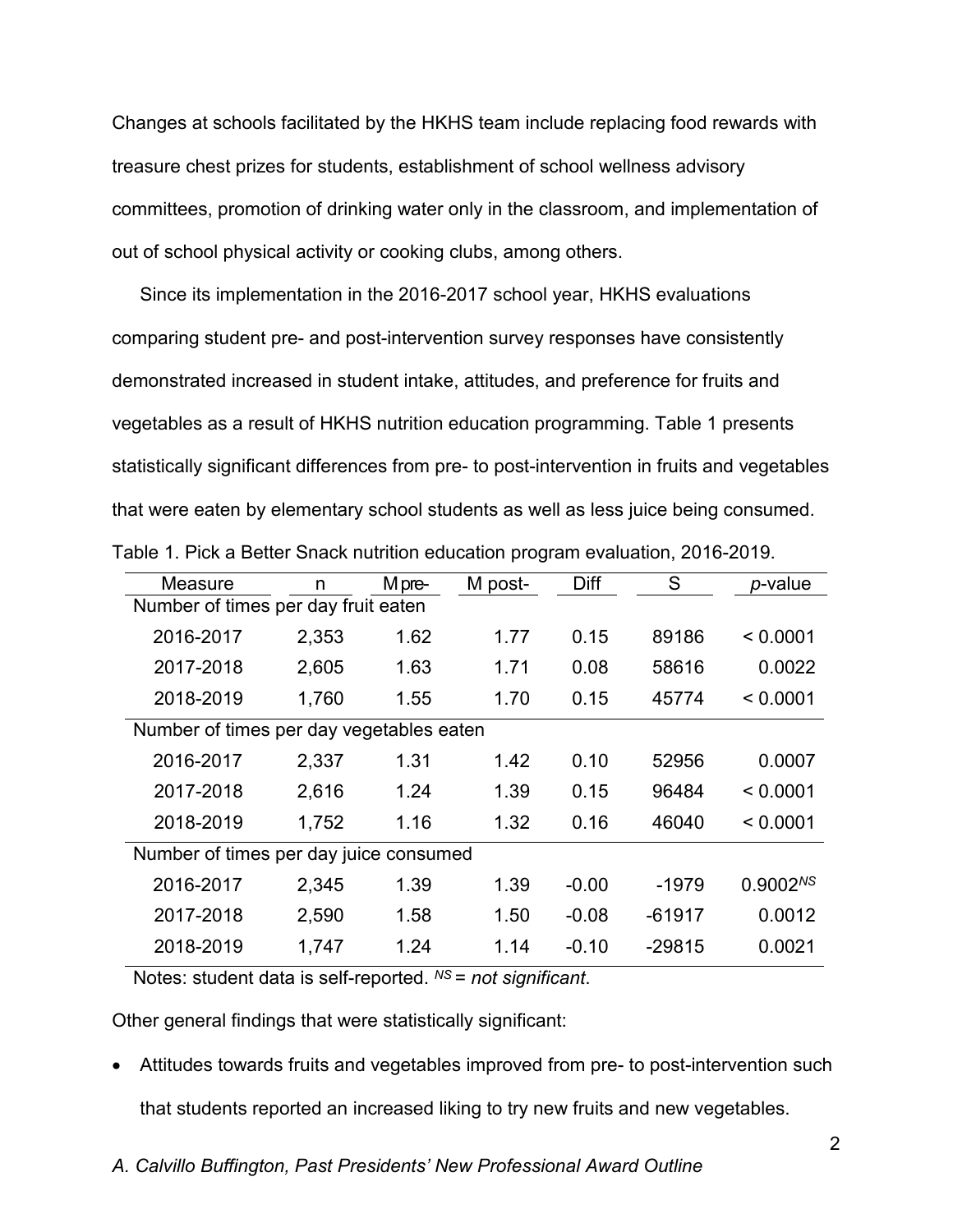• Students indicated liking to eat more fruits and vegetables as snacks.

Aurora also created the Healthy Food Systems (HFS) umbrella with the primary aims of increasing food literacy, as well as healthy food access. This comprehensive program includes logistical support of the local food policy council, a food preservation certification program, site- and garden-based nutrition education, high school food system education, and a farmers market program called SNAP Into Farm Fresh Foods  $(SF<sup>3</sup>)$ . These programs support qualitative research conducted by the local food council revealing that low-income Hispanic mothers and seniors desired to increase their food literacy skills and see environmental changes promoting healthy food choices in their community. Since 2017, 3150 people have participated in HFS classes helping increase food literacy, and the HFS team has helped two farmers markets increase access to healthy foods for the local community by accepting SNAP and nutrition incentives.

Aurora has received several awards and honors during her time at Extension. The Academy of Nutrition and Dietetics (AND) Latinos and Hispanics in Dietetics and Nutrition (LAHIDAN) Member Interest Group presented her with the 2018 Distinguished Trinko Service Award, recognizing her contributions made to the profession and to LAHIDAN. Aurora helped create the LAHIDAN Mentoring Program and has served in various Academy leadership positions at the local, state, and national levels, including President of the Nevada affiliate of the Academy. In 2019, she became a Fellow of the Academy of Nutrition and Dietetics (FAND), an honor recognizing her service to the dietetics profession and her commitment to optimizing health through food and nutrition.

Aurora was inducted in 2018 to the Delta Theta Chapter of the Delta Omega Honorary Society in Public Health at the UNLV School of Public Health. The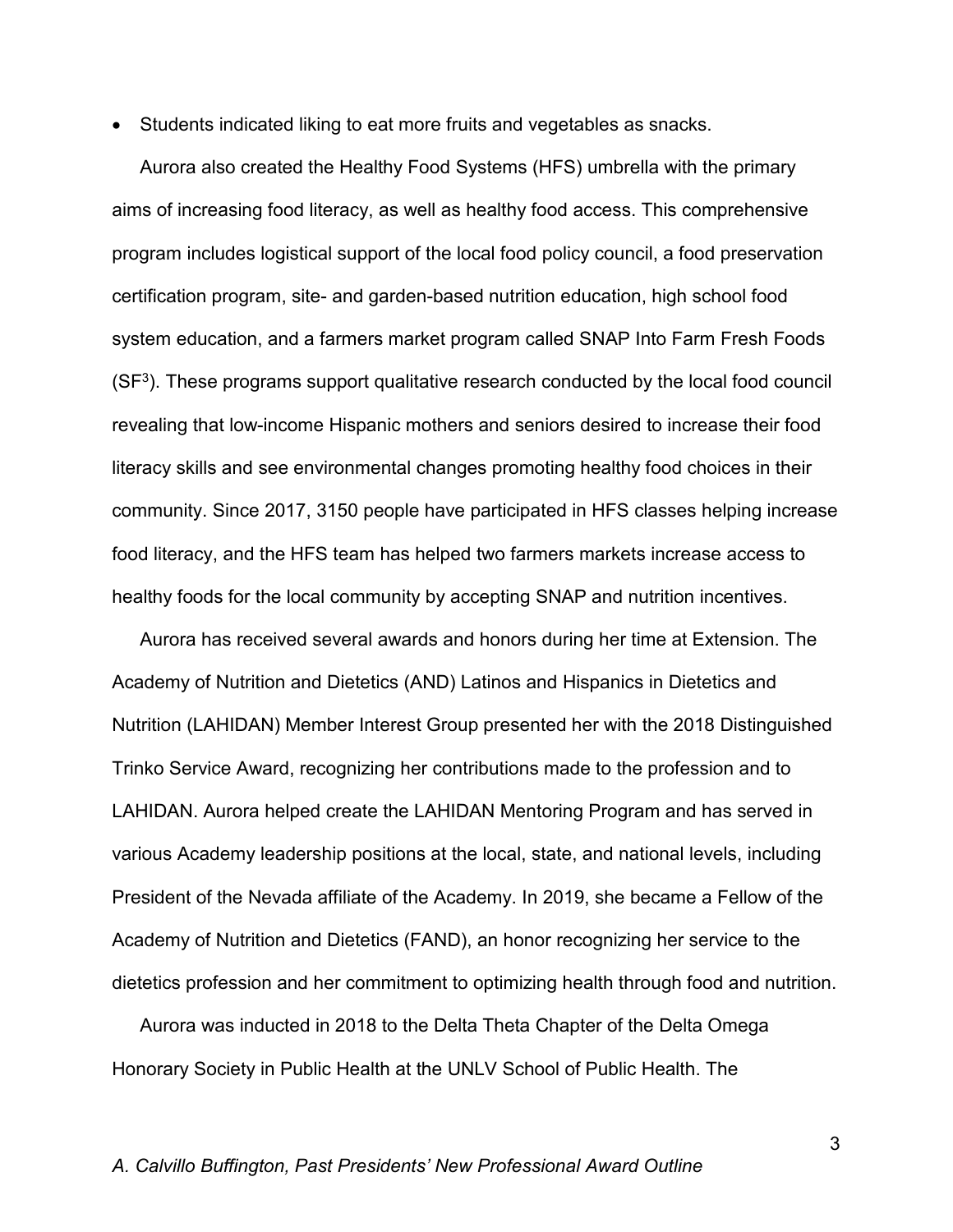organization promotes and recognizes excellent achievements in public health research, practice, and policy. She was selected by the Association of State Public Health Nutritionists (ASPHN) to participate in the 2018 – 2019 cohort of the Growing ASPHN Leaders Program, a competitive program designed to help participants develop their leadership skills to promote public health effectively. In 2020, she was officially appointed by Nevada Governor Steve Sisolak to represent Extension on the Council for Food Security. This Council convenes to implement goals to improve Nevadans' quality of life and health by increasing food security throughout the State. This year, Aurora was selected to participate in the Food System Leadership Network's (FSLN) Community Food Systems Mentorship Program. The FSLN program strengthens the capacity of food systems leaders to catalyze social change through food. Additionally, Aurora and her team have received several appreciation plaques and awards over the years from organizations such as the Quiet Storm Foundation, the Juvenile Diabetes and Research Foundation, and the Clark County School District Communities in Schools Program for educational activities provided to youth and their families.

Aurora's leadership training is put to good use through her participation in various professional organizations. She is a member of the Academy of Nutrition and Dietetics (AND) and the state Nevada AND affiliate, where she served as Public Relations/Media Representative, President, and State Regulatory Specialist. She belongs to the Hunger and Environmental Nutrition Dietetic Practice Group (DPG) and the Public Health and Community Nutrition DPG. She served as the LAHIDAN Member Interest Group Nominating Committee Chair and as Mentoring Program Chair. She is an ASPHN expanded member, serving on both the National Fruit and Vegetable Nutrition Council

## *A. Calvillo Buffington, Past Presidents' New Professional Award Outline*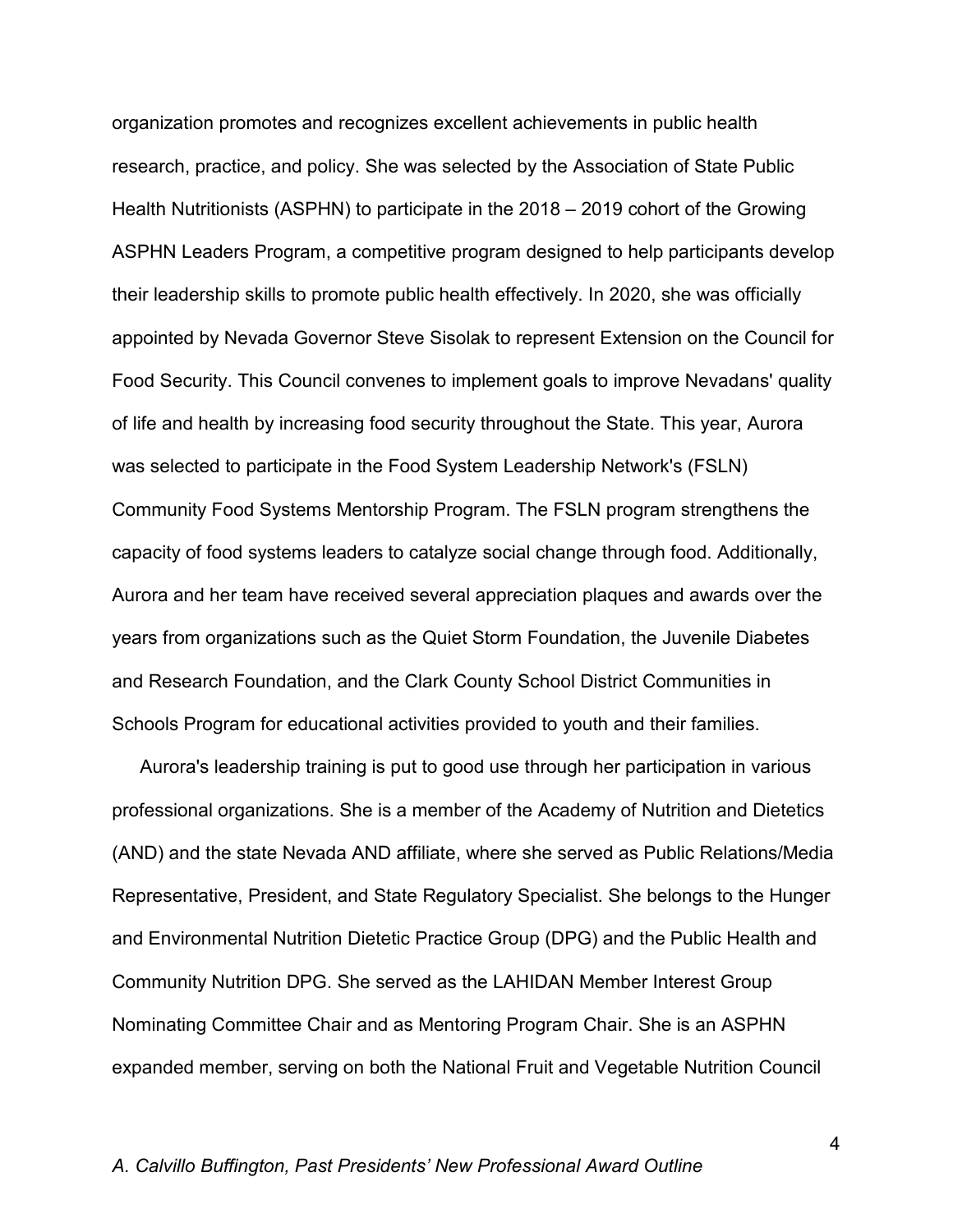and the Healthy Food, Active Communities Council. She was the ASPHN Liaison to the National Physical Activity Society, linking nutrition and physical activity practitioners, and she belongs to the National Extension Association of Family & Consumer Sciences.

Aurora also serves in roles that complement her Extension Healthy Food Systems work, of which she is particularly proud. She is a steering committee member of the Racial Equity in the Food System (REFS) Workgroup, which consists of Cooperative Extension professionals and community stakeholders who connect, learn and collaborate to facilitate change within their institutions and society to build racial equity within the food system. As the Extension representative of the Council for Food Security, a Governor appointed position, Aurora has served on special subcommittees to create Council policy priorities and research senior hunger. Finally, she serves her local community as Chair of the Southern Nevada Food Council (SNFC), the local food policy council. Through the SNFC, Aurora has provided community stakeholders with experiential learning through food system field trips. She secured funding to pursue nutrition-related objectives supporting the local health department's Racial and Ethnic Approaches to Community Health grant. This work includes leading qualitative research from Hispanic and senior residents of a food desert, a healthy food retailer workshop, and currently supports a food access and transportation workgroup facilitating activities that will expedite changes to the local food system.

Aurora's energy, passion for excellence and service to the community, her profession, and her team members is demonstrated on a daily basis. The outstanding accomplishments of Aurora Calvillo Buffington reflect great credit upon herself and the University of Nevada Reno, Extension.

#### *A. Calvillo Buffington, Past Presidents' New Professional Award Outline*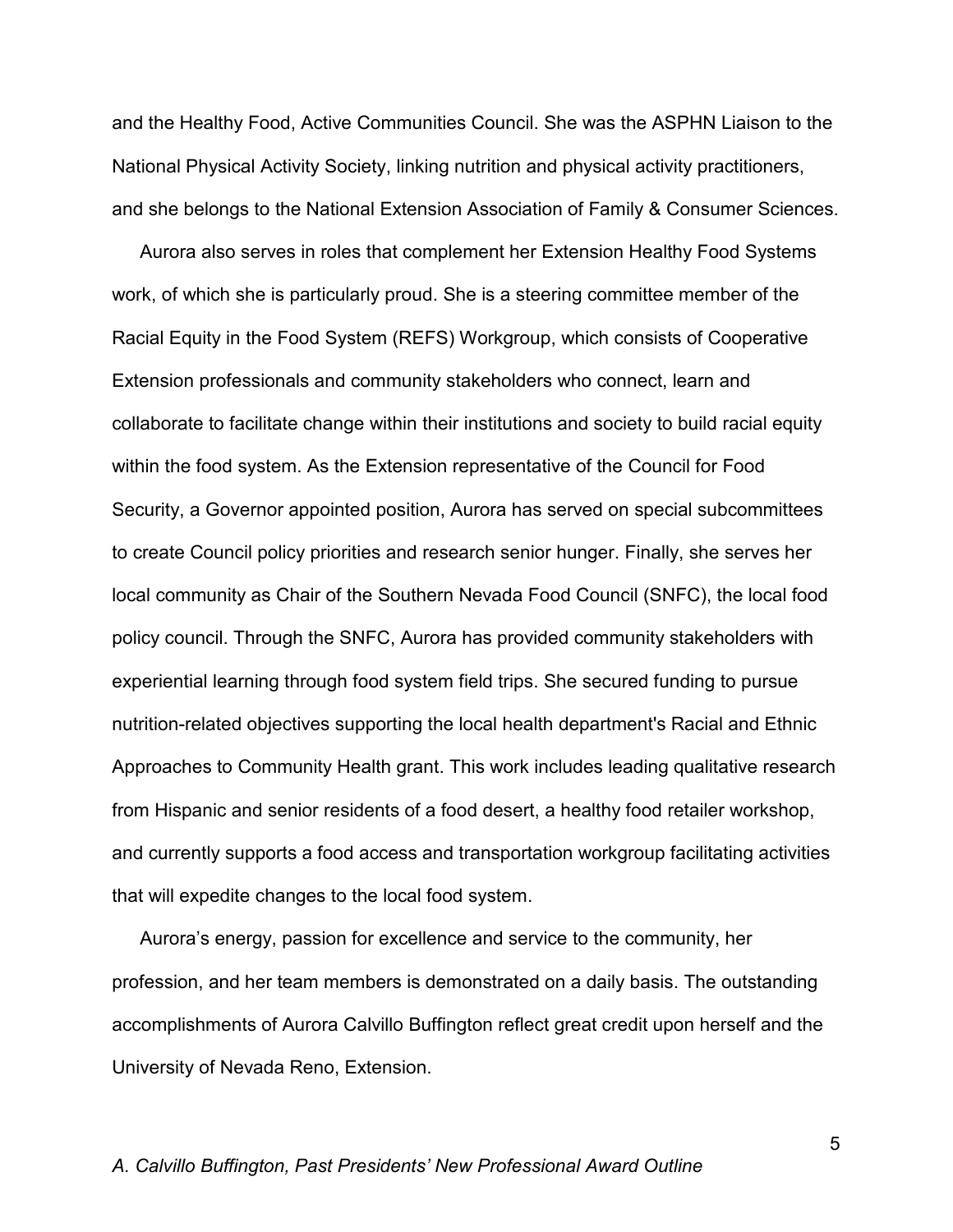# EXTENSION



### **College of Agriculture, Biotechnology & Natural Resources**

Lifelong Learning Center | 8050 Paradise Road Las Vegas, Nevada 89123

> Eric Killian Southern Area Director 702-257-5542 702-222-4214 fax killiane@unr.edu

February 23, 2021

Dear National Extension Association of Family & Consumer Sciences Awards Committee:

I am pleased to recommend Aurora Buffington for the 2021 NEAFCS Past Presidents' New Professional Award. I have had the pleasure of working with her since 2016, thus I know firsthand that she possesses the qualities expected of such an awardee. Aurora has contributed significantly to our work in Extension.

Aurora is one of two faculty members representing Health and Nutrition statewide. She is a Registered Dietitian who came to Extension with a rich background of community work during her time at the local health department. Those community connections helped her succeed in creating new partnerships with Extension. She facilitates the local food policy council where she provides a venue for stakeholders to network and rally efforts to improve the local food system. The regular convening of stakeholders has enhanced collaboration and taken their relationships with each other from one of networking to collaboration and coordination.

Aurora's passion for community health is evident in the way she strives to promote school wellness throughout Nevada. With her belief that schools are positioned to make a big impact on child health, she has focused her team's effort on helping improve the school wellness environments so students from diverse backgrounds may enjoy healthier surroundings. The Healthy Kids, Healthy Schools program that she created includes family engagement through outreach at family events, bilingual Spanish and English newsletters, and Bingo activity sheets that the whole family may partake in at home to promote the consumption of fruits and vegetables and physical activity. During the 2019-2020 school year, her team made over 1,023 direct contacts with adults and 41,888 direct contacts with youth in Clark County despite COVID-19 related school closures.

Aurora took her staff from providing nutrition education to also helping the community "make the healthy choice the easy choice." She has led public health trainings for Extension staff to build skills as "public health is everybody's business." She is highly motivated, willing to try new things, and enjoys helping others improve their ability to serve the community. Aurora possesses a democratic leadership style that extends beyond her team of 17 staff members to her community work, for example as Chair of the Southern Nevada Food Council.